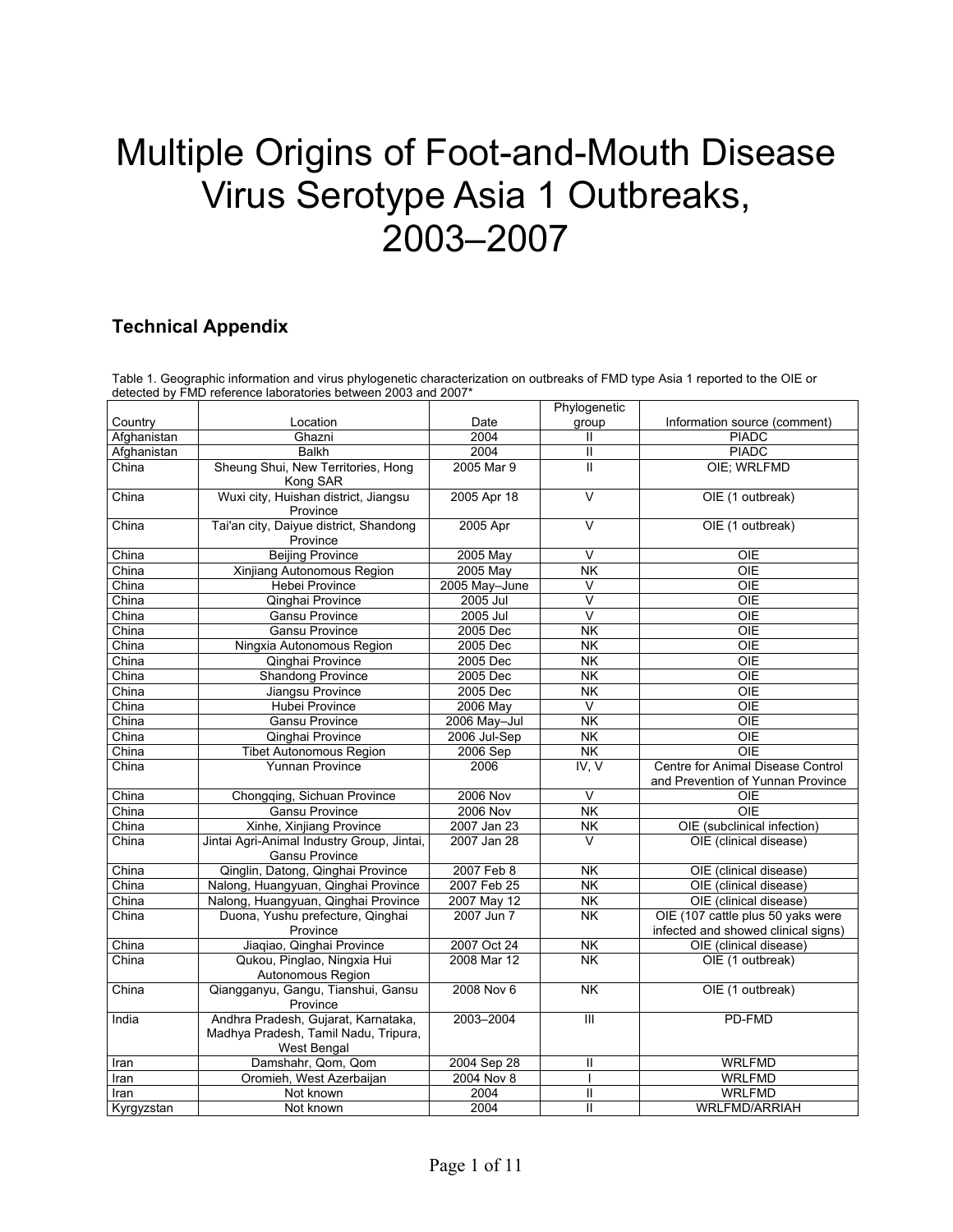|             |                                       |                | Phylogenetic |                              |
|-------------|---------------------------------------|----------------|--------------|------------------------------|
| Country     | Location                              | Date           | group        | Information source (comment) |
| Myanmar     | Demaw-Hsoe, Loikaw, Kayah             | 2005 Jul 27    | IV           | OIE                          |
| Myanmar     | Saw, Gantgaw, Magway                  | 2005 Nov 22    | <b>NK</b>    | <b>OIE</b>                   |
| Mongolia    | Dornod                                | 2005 Aug       | v            | OIE: ARRIAH                  |
| North Korea | Pyongyang                             | 2007           | V            | <b>WRLFMD</b>                |
| Pakistan    | Not known                             | 2003 Oct 9     | н            | <b>WRLFMD</b>                |
| Pakistan    | Lahore, Punjab                        | 2003           | VI           | <b>WRLFMD</b>                |
| Pakistan    | Not known                             | 2004           | II           | <b>WRLFMD</b>                |
| Pakistan    | ahore and Kharian, Punjab             | 2005 Jan-Feb   | VI           | <b>WRLFMD</b>                |
| Russia      | Chitinskaya                           | 2006 Jan       |              | OIE: ARRIAH                  |
| Russia      | Amur                                  | 2005 Jun       | V            | OIE; ARRIAH                  |
| Russia      | Amur                                  | 2005 Dec       | V            | OIE: ARRIAH                  |
| Russia      | Khabarovsk                            | 2005 Aug       | V            | OIE: ARRIAH                  |
| Russia      | Khabarovsk                            | 2005 Dec       | V            | OIE; ARRIAH                  |
| Russia      | Primorsky                             | 2005 Sep       | V            | OIE: ARRIAH                  |
| Tajikistan  | Khatlonsky region, Vakhdatsky region, | 2003           | Ш            | <b>ARRIAH</b>                |
|             | Gissarsky region                      |                |              |                              |
| Tajikistan  | NΚ                                    | 2004           | П            | <b>ARRIAH</b>                |
| Uzbekistan  | <b>NK</b>                             | 2003           | П            | <b>ARRIAH</b>                |
| Vietnam     | Van Ninh, Khanh Hoa                   | 2005 Oct 10    | IV           | <b>OIE</b>                   |
| Vietnam     | Si Ma Cai, Lao Cai                    | 2005 Oct 13    | IV           | <b>OIE</b>                   |
| Vietnam     | NK.                                   | 2006 May       | IV           | <b>NK</b>                    |
| Vietnam     | Various, Quang Tri                    | 2007 Jun 11-30 | NK           | <b>OIE</b>                   |
| Vietnam     | Hoang Phuc, Hoang Hoa, Thanh Hoa      | 2007 Jun 22    | NK           | <b>OIE</b>                   |

\*FMD, foot-and-mouth disease; OIE, World Organisation for Animal Health; PIADC, Plum Island Animal Disease Center; SAR, Special Administrative Region; WRLFMD, Food and Agriculture Organisation World Reference Laboratory for Foot-and-Mouth Disease; NK, not known; CADCP, Centre for Animal Disease Control and Prevention of Yunnan Province; PD-FMD, Project Directorate on Foot-and-Mouth Disease; ARRIAH, All-Russian Institute for Animal Health.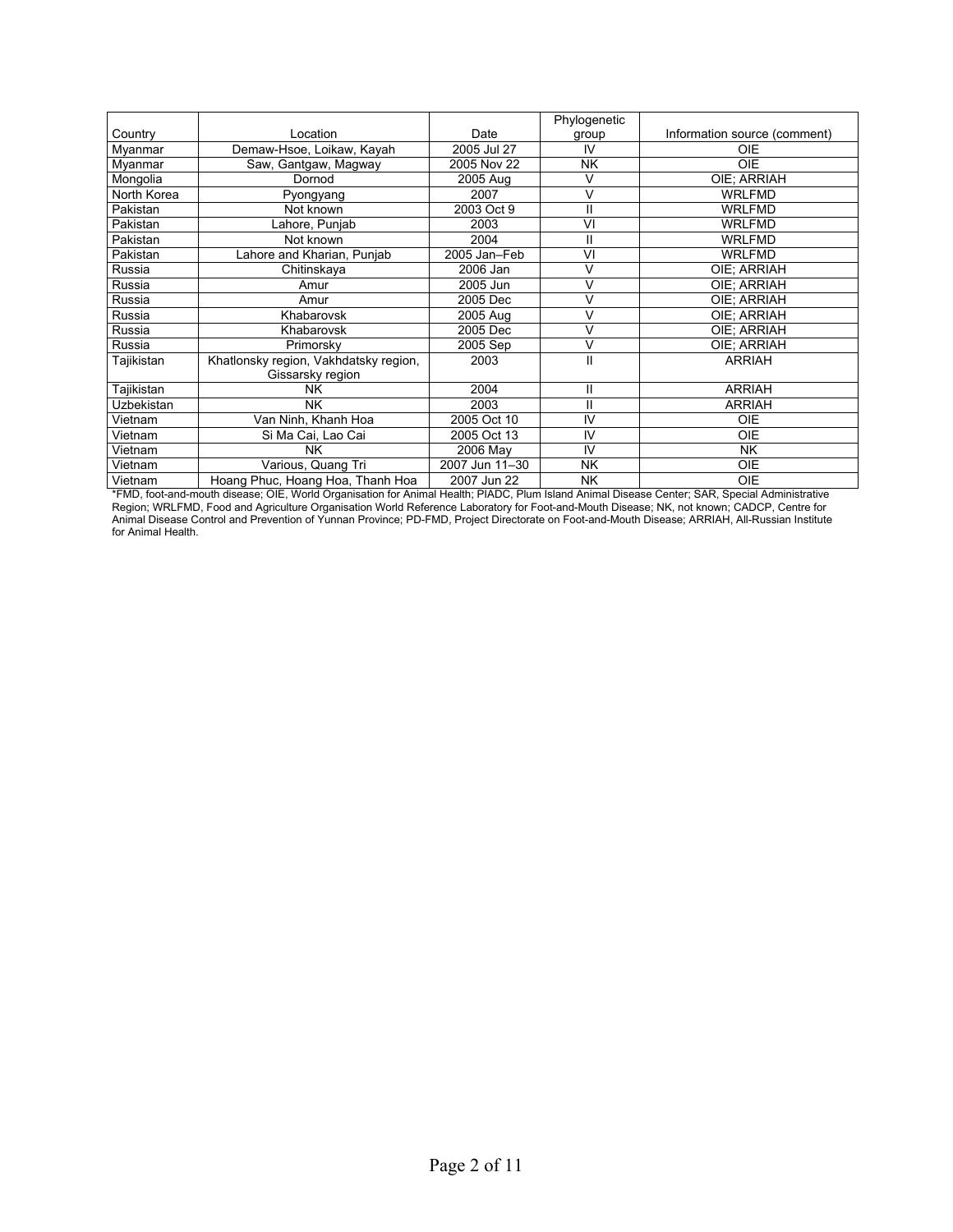| Table 2. The designations, origins, sequence accession numbers and references for the FMD viruses studied |                                     |               |             |                                              |               |           |                              |
|-----------------------------------------------------------------------------------------------------------|-------------------------------------|---------------|-------------|----------------------------------------------|---------------|-----------|------------------------------|
|                                                                                                           |                                     |               | Date        | Host                                         |               | Accession |                              |
| Reference no.                                                                                             | Geographic origin                   | Country       | collected   | species                                      | Laboratory    | no.       | Reference                    |
| AFG/1/2001                                                                                                | Dand, Kandahar                      | Afghanistan   | 2001 Feb 8  | <b>Bovine</b>                                | <b>WRLFMD</b> | DQ121109  | (1)                          |
| AFG/2/2001                                                                                                | Dand, Kandahar                      | Afghanistan   | 2001 Feb 10 | Bovine                                       | <b>WRLFMD</b> | FJ785226  | This study                   |
| AFG/3/2001                                                                                                | Dand, Kandahar                      | Afghanistan   | 2001 Feb 10 | Bovine                                       | <b>WRLFMD</b> | FJ785227  | This study                   |
| AFG/4/2001                                                                                                | Dand, Kandahar                      | Afghanistan   | 2001 Feb 10 | <b>Bovine</b>                                | <b>WRLFMD</b> | DQ121110  | (1)                          |
| AFG/22/2003+                                                                                              | Nangahar                            | Afghanistan   | 2003 Dec    | <b>Bovine</b>                                | <b>PIADC</b>  | EF457987  | $\overline{(2)}$             |
| AFG/24/2003+                                                                                              | Nangahar                            | Afghanistan   | 2003 Dec    | Bovine                                       | <b>PIADC</b>  | EF457988  | (2)                          |
| AFG/26/2003+                                                                                              | <b>Balkh</b>                        | Afghanistan   | 2003        | Bovine                                       | <b>PIADC</b>  | EF457989  | (2)                          |
| AFG/33/2003+                                                                                              | Nangahar                            | Afghanistan   | 2003 Dec 17 | <b>Bovine</b>                                | <b>PIADC</b>  | EF457990  | (2)                          |
| AFG/40/2003+                                                                                              | Kapisa                              | Afghanistan   | 2003 Dec 29 | <b>Bovine</b>                                | <b>PIADC</b>  | EF457991  | (2)                          |
| AFG/44/2003+                                                                                              | Kapisa                              | Afghanistan   | 2003 Dec 29 | Bovine                                       | <b>PIADC</b>  | EF457992  | (2)                          |
| AFG/138/2004+                                                                                             | Ghazni                              | Afghanistan   | 2004 Feb 13 | <b>Bovine</b>                                | <b>PIADC</b>  | EF457994  | (2)                          |
| AFG/116/2004+                                                                                             | <b>Balkh</b>                        | Afghanistan   | 2004 Mar 17 | Bovine                                       | <b>PIADC</b>  | EF457993  | (2)                          |
| <b>BAN/5/87</b>                                                                                           | Duthia, Rajshami,<br>Rajshami       | Bangladesh    | 1987 Feb 14 | <b>Bovine</b>                                | <b>BFAV</b>   | ΝA        | $\overline{3}$               |
| <b>BAN/2/96</b>                                                                                           | Savar                               | Bangladesh    | 1996 Feb 3  | $\overline{\overline{\mathsf{N}}\mathsf{K}}$ | <b>BFAV</b>   | <b>NA</b> | (3)                          |
| <b>BAN/4/96</b>                                                                                           | Savar                               | Bangladesh    | 1996 Oct 25 | NK                                           | <b>BFAV</b>   | <b>NA</b> | (3)                          |
| BHU/27/2002                                                                                               | Chhokha                             | Bhutan        | 2002 Feb 4  | NK                                           | <b>WRLFMD</b> | DQ121111  | (1)                          |
| BHU/34/2002                                                                                               | Paro                                | <b>Bhutan</b> | 2002 Feb 12 | <b>NK</b>                                    | <b>WRLFMD</b> | DQ121112  | (1)                          |
| CAM/9/80                                                                                                  | Tuk Vil, Siem Reap                  | Cambodia      | 1980 Nov 27 | <b>NK</b>                                    | <b>WRLFMD</b> | FJ785228  | This study                   |
| CAM/5/97                                                                                                  | Chun Lease Dey,                     | Cambodia      | 1997 Jun 20 | <b>Bovine</b>                                | <b>WRLFMD</b> | FJ785229  | This study                   |
|                                                                                                           | Krar Lagn, Siem<br>Reap             |               |             |                                              |               |           |                              |
| YNBS/CHA/58                                                                                               | Yunnan province                     | China         | 1958        | <b>Bovine</b>                                | <b>LVRI</b>   | AY390432  | Chang et al.,<br>unpub. data |
| Jiangsu/CHA/2005 (a)                                                                                      | Jiangsu Province                    | China         | 2005 Apr    | <b>Bovine</b>                                | <b>LVRI</b>   | DQ156527  | (1)                          |
| Jiangsu/CHA/2005 (b)                                                                                      | Wuxi city, Huishan                  | China         | 2005 Apr    | Bovine                                       | <b>LVRI</b>   | EF149009  | This study                   |
|                                                                                                           | district, Jiangsu<br>province       |               |             |                                              |               |           |                              |
| Beijing/CHA/2005                                                                                          | Beijing municipality,               | China         | 2005 May    | <b>Bovine</b>                                | <b>LVRI</b>   | EF185303  | This study                   |
|                                                                                                           | Yanqing county                      |               |             |                                              |               |           |                              |
| HeB/CHA/2/2005                                                                                            | Sanhe city, Hebei<br>province       | China         | 2005 May    | <b>Bovine</b>                                | <b>LVRI</b>   | EF187273  | This study                   |
| HeB/CHA/1/2005                                                                                            | Zhangjiakou city,<br>Hebei province | China         | 2005 Jun    | <b>Bovine</b>                                | <b>LVRI</b>   | EF187274  | This study                   |
| JingNing/GS/CHA/2005                                                                                      | Pingliang city,                     | China         | 2005 Jul    | <b>Bovine</b>                                | <b>LVRI</b>   | EF185304  | This study                   |
|                                                                                                           | Jingning county,<br>Gansu province  |               |             |                                              |               |           |                              |
| TongRen/QH/CHA/2005                                                                                       | Huangnan district,                  | China         | 2005 Jul    | <b>Bovine</b>                                | <b>LVRI</b>   | EF187272  | This study                   |
|                                                                                                           | Tongren county,                     |               |             |                                              |               |           |                              |
|                                                                                                           | Qinghai province                    |               |             |                                              |               |           |                              |
| BR/MYA/001/2006†                                                                                          | Yunnan Province                     | China         | 2006        | <b>Bovine</b>                                | CADCP         | EU091342  | Zhang et al.,                |
|                                                                                                           | (border region with                 |               |             |                                              |               |           | unpub. data                  |
| BR/MYA/002/2006†                                                                                          | Myanmar)<br>Yunnan Province         | China         | 2006        | <b>Bovine</b>                                | CADCP         | EU091343  |                              |
|                                                                                                           |                                     |               |             |                                              |               |           | Zhang et al.,                |
|                                                                                                           | (border region with<br>Myanmar)     |               |             |                                              |               |           | unpub. data                  |
| BR/MYA/003/2006+                                                                                          | Yunnan Province                     | China         | 2006        | <b>Bovine</b>                                | CADCP         | EU091344  | Zhang et al.,                |
|                                                                                                           | (border region with                 |               |             |                                              |               |           | unpub. data                  |
|                                                                                                           | Myanmar)                            |               |             |                                              |               |           |                              |
| BR/MYA/004/2006†                                                                                          | Yunnan Province                     | China         | 2006        | <b>Bovine</b>                                | CADCP         | EU091345  | Zhang et al.,                |
|                                                                                                           | (border region with                 |               |             |                                              |               |           | unpub. data                  |
|                                                                                                           | Myanmar)                            |               |             |                                              |               |           |                              |
| BR/MYA/005/2006+                                                                                          | Yunnan Province                     | China         | 2006        | <b>Bovine</b>                                | CADCP         | EU091346  | Zhang et al.,                |
|                                                                                                           | (border region with                 |               |             |                                              |               |           | unpub. data                  |
|                                                                                                           | Myanmar)                            |               |             |                                              |               |           |                              |
| BR/MYA/006/2006†                                                                                          | <b>Yunnan Province</b>              | China         | 2006        | <b>Bovine</b>                                | CADCP         | EU091347  | Zhang et al.,                |
|                                                                                                           | (border region with                 |               |             |                                              |               |           | unpub. data                  |
|                                                                                                           | Myanmar)                            |               |             |                                              |               |           |                              |
| BR/MYA/007/2006+                                                                                          | <b>Yunnan Province</b>              | China         | 2006        | <b>Bovine</b>                                | CADCP         | EU091348  | Zhang et al.,                |
|                                                                                                           | (border region with                 |               |             |                                              |               |           | unpub. data                  |
|                                                                                                           | Myanmar)                            |               |             |                                              |               |           |                              |
| CHA/WHN 06+                                                                                               | Sichuan Province                    | China         | 2006        | Porcine                                      | Sichuan       | EU887277  | Wang et al.,                 |
|                                                                                                           |                                     |               |             |                                              | Univ.         |           | unpub. data                  |
| GRE/1/84                                                                                                  | Evros                               | Greece        | 1984        | <b>Bovine</b>                                | <b>WRLFMD</b> | EU553909  | (4)                          |
| GRE/2/2000                                                                                                | Feres, Evros                        | Greece        | 2000 Jul 1  | <b>NK</b>                                    | <b>WRLFMD</b> | DQ121113  | $\overline{(1)}$             |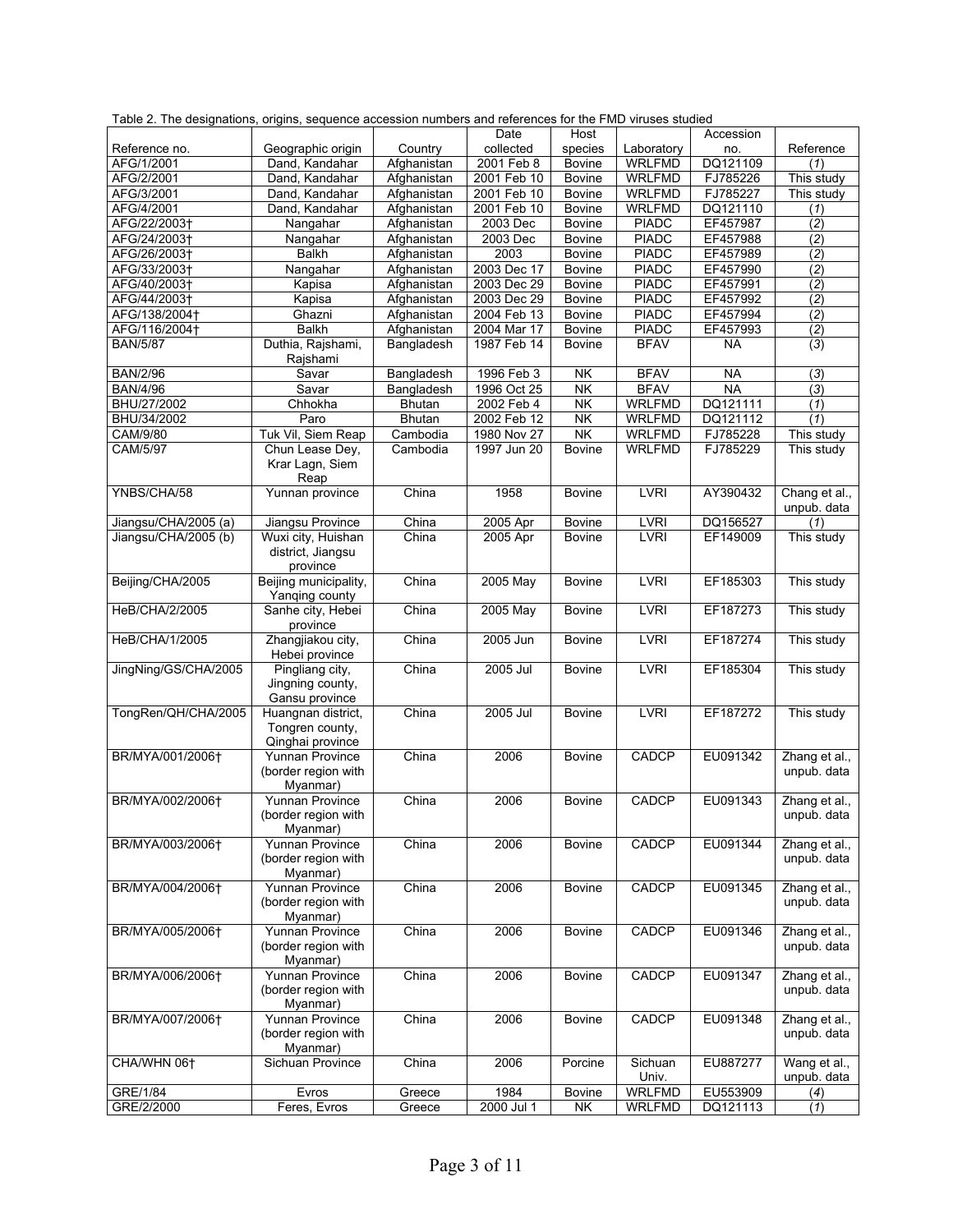|                         |                        |                  | Date        | Host           |               | Accession  |                               |
|-------------------------|------------------------|------------------|-------------|----------------|---------------|------------|-------------------------------|
| Reference no.           | Geographic origin      | Country          | collected   | species        | Laboratory    | no.        | Reference                     |
| <b>HKN/19/74</b>        | Ping Yeung, San        | Hong Kong        | 1974 Oct 3  | <b>Bovine</b>  | <b>WRLFMD</b> | FJ785230   | This study                    |
|                         | Tsuen, Takwuling,      |                  |             |                |               |            |                               |
|                         | NT, Kowloon            |                  |             |                |               |            |                               |
| HKN/2/75 (1974)         | Ping Che,              | Hong Kong        | 1974 Dec 23 | <b>Bovine</b>  | <b>WRLFMD</b> | FJ785231   | This study                    |
|                         |                        |                  |             |                |               |            |                               |
|                         | Takwuling, NT,         |                  |             |                |               |            |                               |
|                         | Kowloon                |                  |             |                |               |            |                               |
| <b>HKN/24/75</b>        | Dairy Farm,            | Hong Kong        | 1975 Feb 15 | <b>Bovine</b>  | <b>WRLFMD</b> | FJ785232   | This study                    |
|                         | Pokfulam Road,         |                  |             |                |               |            |                               |
|                         | Hong Kong Island       |                  |             |                |               |            |                               |
| <b>HKN/18/76</b>        | Wong Ka Wai, Tung      | Hong Kong        | 1976 Feb 10 | <b>Bovine</b>  | <b>WRLFMD</b> | FJ785233   | This study                    |
|                         | Chung, Lantau          |                  |             |                |               |            |                               |
|                         | Island                 |                  |             |                |               |            |                               |
| HKN/22/80               | Shek Po Tsuen,         | Hong Kong        | 1980 Aug 23 | <b>Bovine</b>  | <b>WRLFMD</b> | FJ785234   | This study                    |
|                         | Hing Shui Kui, Ping    |                  |             |                |               |            |                               |
|                         | Shan, Yuen Long        |                  |             |                |               |            |                               |
| HKN/1/2005              | Sheung Shui, New       | Hong Kong        | 2005 Mar 9  | <b>Bovine</b>  | <b>WRLFMD</b> | DQ121114   | (1)                           |
|                         | Territories            |                  |             |                |               |            |                               |
| HKN/2/2005              | Sheung Shui, New       | Hong Kong        | 2005 Mar 9  | <b>Bovine</b>  | <b>WRLFMD</b> | DQ121115   | (1)                           |
|                         | Territories            |                  |             |                |               |            |                               |
| HKN/3/2005              | Sheung Shui, New       | Hong Kong        | 2005 Mar 9  | <b>Bovine</b>  | <b>WRLFMD</b> | FJ785235   | This study                    |
|                         | Territories            |                  |             |                |               |            |                               |
| HKN/4/2005              | Sheung Shui, New       | <b>Hong Kong</b> | 2005 Mar 9  | <b>Bovine</b>  | <b>WRLFMD</b> | FJ785236   | This study                    |
|                         | Territories            |                  |             |                |               |            |                               |
| HKN/5/2005              | Sheung Shui, New       | Hong Kong        | 2005 Mar 10 | <b>Bovine</b>  | <b>WRLFMD</b> | FJ785237   | This study                    |
|                         | Territories            |                  |             |                |               |            |                               |
| HKN/6/2005              | Sheung Shui, New       | Hong Kong        | 2005 Mar 10 | <b>Bovine</b>  | <b>WRLFMD</b> | FJ785238   | This study                    |
|                         | Territories            |                  |             |                |               |            |                               |
| HKN/7/2005              | Sheung Shui, New       | Hong Kong        | 2005 Mar 10 | <b>Bovine</b>  | <b>WRLFMD</b> | FJ785239   | This study                    |
|                         | Territories            |                  |             |                |               |            |                               |
|                         |                        |                  |             |                |               |            |                               |
| HKN/8/2005              | Sheung Shui, New       | Hong Kong        | 2005 Mar 10 | <b>Bovine</b>  | <b>WRLFMD</b> | FJ785240   | This study                    |
|                         | Territories            |                  |             |                |               |            |                               |
| IND/2/71 (1964)         | <b>Mukteswar Dairy</b> | India            | 1964 Feb 25 | <b>Bovine</b>  | <b>WRLFMD</b> | FJ785241   | This study                    |
| IND/63/72+              | Maharashtra            | India            | 1972        | Bovine         | other         | Y09949     | (5)                           |
| <b>IND/16/76</b>        | Ranipet, Vellore       | India            | 1976        | <b>NK</b>      | <b>WRLFMD</b> | FJ785242   | This study                    |
|                         | District, Tamil Nadu   |                  |             |                |               |            |                               |
| <b>IND/8/79</b>         | NΚ                     | India            | 1979        | <b>NK</b>      | <b>WRLFMD</b> | EU553910   | (4)                           |
| <b>IND/18/80</b>        | Kargudy, Tamil         | India            | 1980 Sep 20 | <b>Bovine</b>  | <b>WRLFMD</b> | DQ121116   | (1)                           |
|                         | Nadu                   |                  |             |                |               |            |                               |
| IND/15/81               | Mandakarai,            | India            | 1981 Feb 17 | <b>Bovine</b>  | WRLFMD        | DQ121117   | (1)                           |
|                         | Nilgiris, Tamil Nadu   |                  |             |                |               |            |                               |
| WBN/117/85†             | Nadia, West Bengal     | India            | 1985        | NK             | <b>WRLFMD</b> | EU553911   | (4)                           |
| IND/WBN/117/85+ (IND    | Nadia, West Bengal     | India            | 1985        | <b>NK</b>      | PD-FMD        | AY687334   | (6)                           |
| 491/97†)                |                        |                  |             |                |               |            |                               |
| IND/WBN/117/85† (IND    | Nadia, West Bengal     | India            | 1985        | <b>NK</b>      | PD-FMD        | AF392922   | (7)                           |
| 491/97†)                |                        |                  |             |                |               |            |                               |
|                         | <b>NK</b>              | Bhutan           | 1986        |                | PD-FMD        | AF392944   |                               |
| <b>IND 4/86†</b>        |                        |                  |             | Bovine         |               |            | Sanyal et al.,<br>unpub. data |
|                         |                        |                  |             |                |               |            |                               |
| IND 75/86 <sup>+</sup>  | Assam                  | India            | 1985 Oct 5  | Bovine         | PD-FMD        | AF390702   | (7)                           |
| IND 46/87†              | Rajasthan              | India            | 1986 Feb 14 | Bovine         | PD-FMD        | AF390692   | (7)                           |
| IND 22/88 <sup>+</sup>  | Assam                  | India            | 1987 Sep 28 | Bovine         | PD-FMD        | AF390685   | (7)                           |
| IND 120/88+             | Maharashtra            | India            | 1988 Mar 24 | Bovine         | PD-FMD        | AF390675   | (7)                           |
| IND 177/88+             | Maharashtra            | India            | 1988 Jan 19 | Bovine         | PD-FMD        | AF392904   | (7)                           |
| IND 19/89 <sup>+</sup>  | <b>Uttar Pradesh</b>   | India            | 1989 Apr 29 | <b>Buffalo</b> | PD-FMD        | AF390684   | (7)                           |
| IND 45/89 <sup>+</sup>  | Uttar Pradesh          | India            | 1989        | <b>Buffalo</b> | PD-FMD        | AF390691   | (7)                           |
| IND 2/90 <sup>+</sup>   | Uttar Pradesh          | India            | 1990 Jan 6  | Bovine         | PD-FMD        | AF392912   | (7)                           |
| IND 116/90 <sup>+</sup> | Haryana                | India            | 1990        | Bovine         | PD-FMD        | AF392926   | Sanyal et al.,                |
|                         |                        |                  |             |                |               |            | unpub. data                   |
| IND 132/90 <sup>+</sup> | <b>Uttar Pradesh</b>   | India            | 1990 Apr 26 | <b>Bovine</b>  | PD-FMD        | AF390676   | (7)                           |
| IND 13/91†              | Maharashtra            | India            | 1990 Sep 21 | Ovine          | PD-FMD        | AF390677   | (7)                           |
| IND 17/91+              | Maharashtra            | India            | 1990 Sep 11 | Porcine        | PD-FMD        | AF390682   | (7)                           |
| IND 68/92 <sup>+</sup>  | Andhra Pradesh         | India            | 1992        | Bovine         | PD-FMD        | AF392946   | Sanyal et al.,                |
|                         |                        |                  |             |                |               |            | unpub. data                   |
| IND 247/92 <sup>+</sup> |                        |                  | 1992        |                | PD-FMD        | AF392932   |                               |
|                         | Maharashtra            | India            |             | <b>Bovine</b>  |               |            | Sanyal et al.,                |
|                         |                        |                  |             |                |               |            | unpub. data                   |
| IND 46/93 <sup>+</sup>  | Uttar Pradesh          | India            | 1993 Feb 17 | <b>Bovine</b>  | PD-FMD        | <b>TBS</b> | (8)                           |
| IND 49/93 <sup>+</sup>  | Uttar Pradesh          | India            | 1993 Feb 22 | <b>Buffalo</b> | PD-FMD        | AF392945   | (8)                           |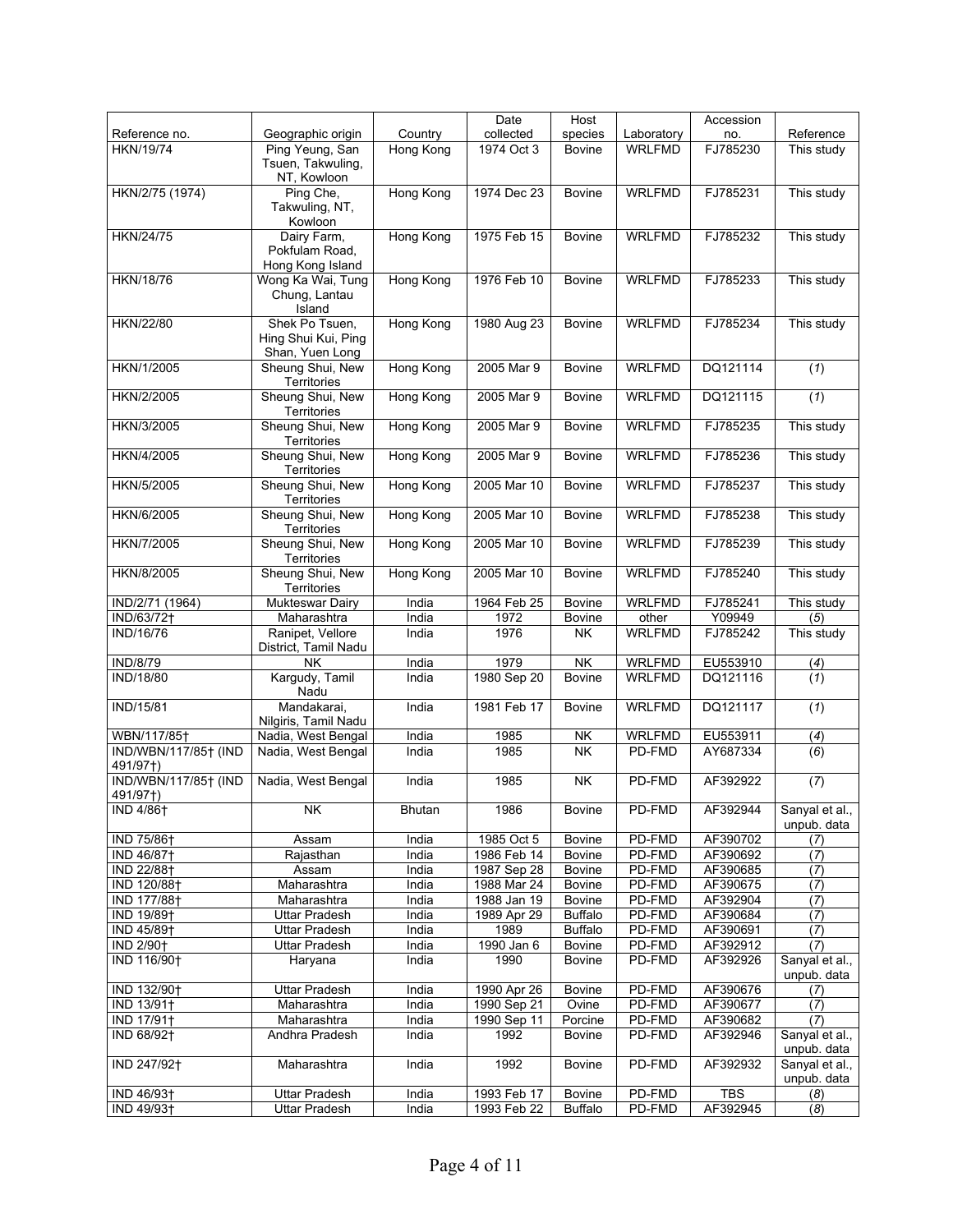|                         |                      |         | Date        | Host            |            | Accession  |                               |
|-------------------------|----------------------|---------|-------------|-----------------|------------|------------|-------------------------------|
| Reference no.           | Geographic origin    | Country | collected   | species         | Laboratory | no.        | Reference                     |
| IND 53/93 <sup>+</sup>  | Karnataka            | India   | 1993 Mar 15 | Bovine          | PD-FMD     | AF390695   | (7)                           |
| IND 152/94 <sup>+</sup> | Haryana              | India   | 1993 Dec 16 | Bovine          | PD-FMD     | AF392930   | (8)                           |
| IND 175/94 <sup>+</sup> | Karnataka            | India   | 1994 Jul 21 | <b>Bovine</b>   | PD-FMD     | AF392931   | (8)                           |
| IND 298/94 <sup>+</sup> | <b>Uttar Pradesh</b> | India   | 1994        | <b>Bovine</b>   | PD-FMD     | AF392935   | Sanyal et al.,                |
|                         |                      |         |             |                 |            |            | unpub. data                   |
| IND 305/94+             | Andhra Pradesh       | India   | 1994        | Bovine          | PD-FMD     | AF392936   | (8)                           |
| <b>IND 1/95+</b>        | Karnataka            | India   | 1994 Sep 14 | Bovine          | PD-FMD     | AF390683   | (7)                           |
| <b>IND 6/95+</b>        | Karnataka            | India   | 1994 Sep 7  | <b>Bovine</b>   | PD-FMD     | AF390697   | (7)                           |
| IND 14/95 <sup>+</sup>  | Andhra Pradesh       | India   | 1995        | <b>Bovine</b>   | PD-FMD     | AF390678   | (7)                           |
| IND 24/95 <sup>+</sup>  | Karnataka            | India   | 1994 Dec 22 | Bovine          | PD-FMD     | AF392933   | (8)                           |
| IND 26/95 <sup>+</sup>  | <b>Uttar Pradesh</b> | India   | 1995        | Bovine          | PD-FMD     | AF390687   | (7)                           |
| IND 36/95+              | Tamil Nadu           | India   | 1995 Dec 17 | <b>Bovine</b>   | PD-FMD     | <b>TBS</b> | (8)                           |
| IND 47/95 <sup>+</sup>  | Andhra Pradesh       | India   | 1995        | <b>Bovine</b>   | PD-FMD     | AF392921   | (7)                           |
| IND 50/95†              | <b>Uttar Pradesh</b> | India   | 1995        | <b>Buffalo</b>  | PD-FMD     | AF390694   | (7)                           |
| IND 57/95†              | Andhra Pradesh       | India   | 1995        | <b>Bovine</b>   | PD-FMD     | AF390696   | (7)                           |
|                         |                      |         |             |                 | PD-FMD     | AF390689   |                               |
| IND 33/96 <sup>+</sup>  | West Bengal          | India   | 1995 Dec 6  | Bovine          |            |            | $\overline{(7)}$              |
| IND 43/96 <sup>+</sup>  | Maharashtra          | India   | 1996 Feb 8  | <b>Bovine</b>   | PD-FMD     | AF390690   | (7)                           |
| IND 72/96 <sup>+</sup>  | Maharashtra          | India   | 1995        | Bovine          | PD-FMD     | AF390700   | (7)                           |
| IND 73/96 <sup>+</sup>  | Pondichery           | India   | 1995        | Bovine          | PD-FMD     | AF390701   | (7)                           |
| IND 80/96+              | Karnataka            | India   | 1996 Mar 12 | Bovine          | PD-FMD     | AF390703   | (7)                           |
| IND 81/96 <sup>+</sup>  | Karnataka            | India   | 1996 Mar 16 | Bovine          | PD-FMD     | AF390704   | (7)                           |
| IND 82/96 <sup>+</sup>  | Himachal Pradesh     | India   | 1996        | <b>Bovine</b>   | PD-FMD     | AF390705   | (7)                           |
| IND 89/96+              | Punjab               | India   | 1996 Mar 29 | <b>Buffalo</b>  | PD-FMD     | AF390706   | (7)                           |
| IND 173/96 <sup>+</sup> | Haryana              | India   | 1996 Jun 6  | <b>Buffalo</b>  | PD-FMD     | AF390681   | (7)                           |
| IND 339/96 <sup>+</sup> | Kerala               | India   | 1996        | <b>Bovine</b>   | PD-FMD     | AF392939   | Sanyal et al.,<br>unpub. data |
| IND 256/97†             | Tamilnadu            | India   | 1997        | <b>Bovine</b>   | PD-FMD     | AF392906   | (7)                           |
| IND 386/97 <sup>+</sup> | Karnataka            | India   | 1994 May 19 | <b>Bovine</b>   | PD-FMD     | AF392914   | (7)                           |
| IND 388/97 <sup>+</sup> | Karnataka            | India   | 1994 Jul 4  | Bovine          | PD-FMD     | AF392915   | (7)                           |
| IND 390/97+             | Karnataka            | India   | 1994 Jul 13 | <b>Bovine</b>   | PD-FMD     | AF392940   | (8)                           |
| IND 396/97 <sup>+</sup> | Karnataka            | India   | 1994 Sep 28 | Bovine          | PD-FMD     | AF392941   | (8)                           |
| IND 397/97 <sup>+</sup> | Karnataka            | India   | 1994 Nov 3  | Bovine          | PD-FMD     | AF392942   | (8)                           |
| IND 44/98 <sup>+</sup>  | Maharashtra          | India   | 1998        | Bovine          | PD-FMD     | AF392943   | $\overline{(8)}$              |
|                         |                      |         | 1998 Jan 8  |                 |            |            |                               |
| IND 125/98 <sup>+</sup> | Orissa               | India   |             | Bovine          | PD-FMD     | AF392928   | $\overline{(8)}$              |
| IND 270/98 <sup>+</sup> | <b>West Bengal</b>   | India   | 1998 Mar 25 | <b>Bovine</b>   | PD-FMD     | AF392907   | (7)                           |
| IND 271/98 <sup>+</sup> | West Bengal          | India   | 1998 Apr 16 | <b>Bovine</b>   | PD-FMD     | AF392908   | $\overline{(7)}$              |
| IND 69/99 <sup>+</sup>  | Karnataka            | India   | 1998 Nov 24 | <b>Bovine</b>   | PD-FMD     | AF392947   | $\overline{(8)}$              |
| IND 92/99 <sup>+</sup>  | Haryana              | India   | 1998        | <b>Bovine</b>   | PD-FMD     | AF392925   | (7)                           |
| IND 102/99 <sup>+</sup> | Haryana              | India   | 1999 Jan 7  | <b>Buffalo</b>  | PD-FMD     | AF392897   | (7)                           |
| IND 104/99 <sup>+</sup> | Haryana              | India   | 1999 Jan 7  | <b>Buffalo</b>  | PD-FMD     | AF392898   | (7)                           |
| IND 105/99+             | Haryana              | India   | 1999        | <b>Bovine</b>   | PD-FMD     | AF392899   | (7)                           |
| IND 107/99 <sup>+</sup> | Punjab               | India   | 1998 Dec 31 | <b>Bovine</b>   | PD-FMD     | AF392900   | (7)                           |
| IND 108/99+             | Punjab               | India   | 1999        | <b>Bovine</b>   | PD-FMD     | AF392902   | (7)                           |
| IND 126/99†             | Karnataka            | India   | 1998 Dec 17 | <b>Bovine</b>   | PD-FMD     | AF392903   | (7)                           |
| IND 127/99              | Karnataka            | india   | 1998 Dec 17 | <b>Bovine</b>   | PD-FMD     | AF392929   | (8)                           |
| IND 192/99†             | West Bengal          | India   | 1999 Jan 24 | <b>Bovine</b>   | PD-FMD     | <b>TBS</b> | (8)                           |
| IND 196/99†             | Karnataka            | India   | 1999 Feb 2  | <b>Bovine</b>   | PD-FMD     | AF392905   | (7)                           |
| IND 235/99 <sup>+</sup> | Haryana              | India   | 1999        | <b>Buffalo</b>  | PD-FMD     | <b>TBS</b> | (8)                           |
| IND 277/99 <sup>+</sup> | Karnataka            | India   | 1999 Mar 12 | Bovine          | PD-FMD     | AF392909   | (7)                           |
| IND 278/99 <sup>+</sup> | Karnataka            | India   | 1999 Mar 12 | Bovine          | PD-FMD     | AF392934   | (8)                           |
| IND 286/99†             | Haryana              | India   | 1999        | <b>Bovine</b>   | PD-FMD     | AF392911   | (7)                           |
| IND 367/00+             | West Bengal          | India   | 2000 Oct 14 | Bovine          | PD-FMD     | <b>TBS</b> | (8)                           |
| IND 374/00+             | Karnataka            | India   | 2000        | Bovine          | PD-FMD     | <b>TBS</b> | (8)                           |
| IND 377/00+             | Karnataka            | India   | 2000        | Bovine          | PD-FMD     | <b>TBS</b> | (8)                           |
| IND 378/00+             | Karnataka            | India   | 2000        | <b>Bovine</b>   | PD-FMD     | <b>TBS</b> | (8)                           |
| IND 379/00+             | Karnataka            | India   | 2000        | <b>Bovine</b>   | PD-FMD     | <b>TBS</b> | (8)                           |
| IND 383/00+             | Karnataka            | India   | 2000 Oct 13 | <b>Bovine</b>   | PD-FMD     | <b>TBS</b> | (8)                           |
| IND 384/00+             | Karnataka            | India   | 2000 Oct 17 | Bovine          | PD-FMD     | <b>TBS</b> | (8)                           |
| IND 387/00+             | Karnataka            | India   | 2000 Oct 25 | <b>Bovine</b>   | PD-FMD     | <b>TBS</b> | (8)                           |
| IND 51/01+              | Karnataka            | India   | 2001        | <b>Bovine</b>   | PD-FMD     | <b>TBS</b> | (8)                           |
| IND 52/01+              | Karnataka            | India   | 2001        | Bovine          | PD-FMD     | <b>TBS</b> | (8)                           |
| IND 107/01+             | Himachal Pradesh     | India   | 2001        | Bovine          | PD-FMD     | TBS        | (8)                           |
| IND 140/01+             | Gujarat              | India   | 2000 Dec 22 | <b>Bovine</b>   | PD-FMD     | TBS        | (8)                           |
| IND 148/01+             | Gujarat              | India   | 2000 Dec 20 | <b>Bubaline</b> | PD-FMD     | <b>TBS</b> | (8)                           |
|                         |                      |         |             |                 |            |            |                               |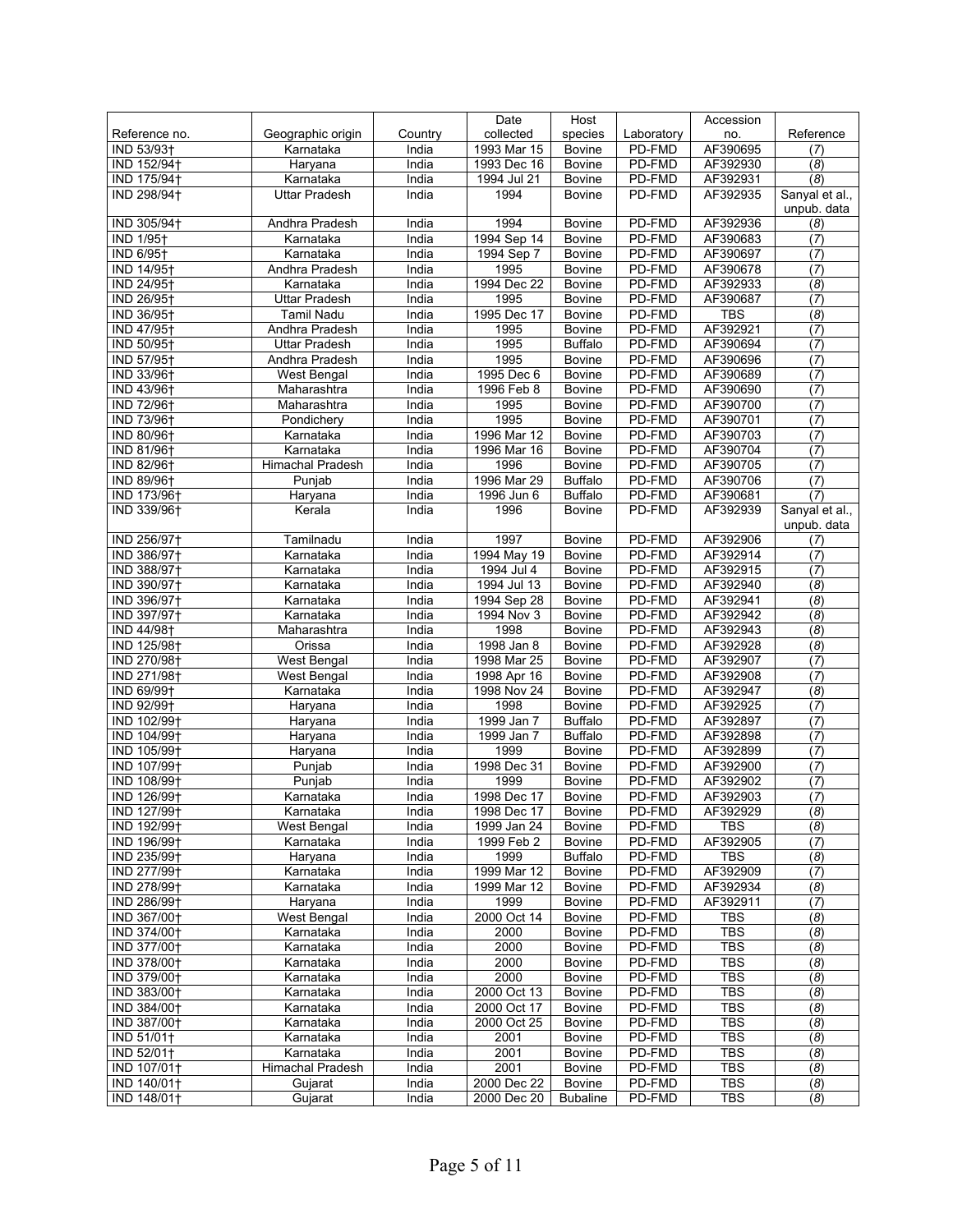|                      |                                              |                  | Date        | Host                     |                               | Accession            |            |
|----------------------|----------------------------------------------|------------------|-------------|--------------------------|-------------------------------|----------------------|------------|
| Reference no.        | Geographic origin                            | Country          | collected   | species                  | Laboratory                    | no.                  | Reference  |
| IND 149/01+          | Gujarat                                      | India            | 2001 Jan 10 | <b>Bovine</b>            | PD-FMD                        | <b>TBS</b>           | (8)        |
| IND 152/01+          | Gujarat                                      | India            | 2001 Jan 20 | <b>Bovine</b>            | PD-FMD                        | <b>TBS</b>           | (8)        |
| IND 160/01+          | Gujarat                                      | India            | 2001 Feb 23 | <b>Bovine</b>            | PD-FMD                        | <b>TBS</b>           | (8)        |
| IND 248/01+          | West Bengal                                  | India            | 2001 Mar 8  | <b>Bovine</b>            | PD-FMD                        | <b>TBS</b>           | (8)        |
| IND 321/01+          | Madhya Pradesh                               | India            | 2001 Aug    | Bovine                   | PD-FMD                        | AY687333             | (6)        |
| IND 335/01+          | <b>Uttar Pradesh</b>                         | India            | 2001 Sep 15 | <b>Bovine</b>            | PD-FMD                        | TBS                  | (8)        |
| IND 342/01+          | <b>Bihar</b>                                 | India            | 2001 Aug 22 | <b>Bovine</b>            | PD-FMD                        | <b>TBS</b>           | (8)        |
| IND 354/01+          | Assam                                        | India            | 2001 Sep 28 | <b>Bovine</b>            | PD-FMD                        | <b>TBS</b>           | (8)        |
| IND 373/01+          | <b>West Bengal</b>                           | India            | 2001 Jul 25 | Bovine                   | PD-FMD                        | <b>TBS</b>           | (8)        |
| IND 387/01+          | <b>Uttar Pradesh</b>                         | India            | 2001 Nov 27 | <b>Bovine</b>            | PD-FMD                        | <b>TBS</b>           | (8)        |
| IND 388/01+          | <b>Uttar Pradesh</b>                         | India            | 2001 Nov 27 | <b>Bovine</b>            | PD-FMD                        | <b>TBS</b>           | (8)        |
| IND 389/01+          | <b>Uttar Pradesh</b>                         | India            | 2001 Nov 27 | <b>Bovine</b>            | PD-FMD                        | <b>TBS</b>           | (8)        |
| IND 396/01+          | <b>Uttar Pradesh</b>                         | India            | 2001 Dec 4  | <b>Bovine</b>            | PD-FMD                        | <b>TBS</b>           | (8)        |
| IND 397/01+          | <b>Uttar Pradesh</b>                         | India            | 2001 Dec 4  | <b>Bovine</b>            | PD-FMD                        | <b>TBS</b>           | (8)        |
| IND 423/01+          | Haryana                                      | India            | 2001        | <b>Bovine</b>            | PD-FMD                        | <b>TBS</b>           | (8)        |
| IND 438/01+          | <b>Uttar Pradesh</b>                         | India            | 2001 Dec 11 | <b>Bovine</b>            | PD-FMD                        | <b>TBS</b>           | (8)        |
| IND 60/02+           | Gujarat                                      | India            | 2002        | <b>Bovine</b>            | PD-FMD                        | DQ101243             | (1)        |
| IND 61/02+           | Gujarat                                      | India            | 2002        | <b>Bovine</b>            | PD-FMD                        | <b>TBS</b>           | (8)        |
| IND 139/02+          | <b>Bihar</b>                                 | India            | 2002 Feb 27 | <b>Bovine</b>            | PD-FMD                        | DQ101242             | (1)        |
| IND 141/02+          | West Bengal                                  | India            | 2002 Oct 3  | Bovine                   | PD-FMD                        | <b>TBS</b>           | (8)        |
| IND 180/02+          | West Bengal                                  | India            | 2002 Dec 24 | <b>Bovine</b>            | PD-FMD                        | FJ785291             | This study |
| IND 198/02+          | West Bengal                                  | India            | 2002        | Bovine                   | PD-FMD                        | DQ101244             | (1)        |
| IND 673/2003+        | Tamil Nadu                                   | India            | 2003        | <b>Bovine</b>            | PD-FMD                        | DQ101241             | (1)        |
| IND 762/2003+        | Andhra Pradesh                               | India            | 2003        | <b>Bovine</b>            | PD-FMD                        | DQ101240             | (1)        |
| IND 763/2003+        | Andhra Pradesh                               | India            | 2003        | <b>Bovine</b>            | PD-FMD                        | FJ785292             | This study |
| IND 4/2004+          | Karnataka                                    | India            | 2003 Nov    | $\overline{\mathsf{NK}}$ | PD-FMD                        | FJ785293             | This study |
| IND 114/2004† (2003) | West Bengal                                  | India            | 2003 Oct 30 | Bovine                   | PD-FMD                        | DQ101239             | (1)        |
| IND 147/2004+        | West Bengal                                  | India            | 2003 Dec 3  | <b>Bovine</b>            | PD-FMD                        | FJ785294             | This study |
| IND 150/2004+        | West Bengal                                  | India            | 2003 Dec 9  | Bovine                   | PD-FMD                        | FJ785295             | This study |
| IND 153/2004+        | West Bengal                                  | India            | 2003 Dec 22 | <b>Bovine</b>            | PD-FMD                        | FJ785296             | This study |
| IND 156/2004+        | West Bengal                                  | India            | 2003 Dec 17 | Bovine                   | PD-FMD                        | FJ785297             | This study |
| IND 158/2004+        | West Bengal                                  | India            | 2003 Dec 24 | Bovine                   | PD-FMD                        | FJ785298             | This study |
| IND 165/2004+        | West Bengal                                  | India            | 2004 Jan 27 | <b>Bovine</b>            | PD-FMD                        | DQ101238             | (1)        |
| IND 168/2004+        | West Bengal                                  | India            | 2004 Feb 12 | <b>Bovine</b>            | PD-FMD                        | FJ785299             | This study |
| IND 175/2004+        | Tripura                                      | India            | 2004        | Bovine                   | PD-FMD                        | DQ101237             | (1)        |
| IND 268/2004+        | Madhya Pradesh                               | India            | 2004 Apr 9  | <b>Bovine</b>            | PD-FMD                        | DQ101236             | (1)        |
| IND 322/2004+        | West Bengal                                  | India            | 2004 Mar 10 | Bovine                   | PD-FMD                        | FJ785300             | This study |
| IND 325/2004+        | West Bengal                                  | India            | 2004 Mar 18 | Bovine                   | PD-FMD                        | FJ785301             | This study |
| IND 327/2004+        | West Bengal                                  | India            | 2004 Mar 18 | <b>Bovine</b>            | PD-FMD                        | FJ785302             | This study |
| IND 328/2004+        | West Bengal                                  | India            | 2004 Mar 9  | <b>Bovine</b>            | PD-FMD                        | FJ785303             | This study |
| IND 388/2004+        | Gujarat                                      | India            | 2004        | <b>Bovine</b>            | PD-FMD                        | DQ101235             | (1)        |
| IND 389/2004+        | Gujarat                                      | India            | 2004        | <b>Bovine</b>            | PD-FMD                        | FJ785304             | This study |
| IRN/1/73             | $\overline{\overline{\mathsf{N}}\mathsf{K}}$ | Iran             | 1973        | NK                       | <b>WRLFMD</b>                 | EU553912             | (4)        |
| IRN/58/99            | Tehran                                       | Iran             | 1999 Jun 20 | <b>NK</b>                | <b>WRLFMD</b>                 | DQ121122             | (1)        |
| IRN/4/2001           | Lov, Mohamad                                 | Iran             | 2001 Jul 6  | <b>Bovine</b>            | WRLFMD                        | DQ121118             | (1)        |
|                      | Abad, Esfahn,                                |                  |             |                          |                               |                      |            |
|                      | Mohamad Abad                                 |                  |             |                          |                               |                      |            |
| IRN/11/2001          | Shimiz Abad,                                 | Iran             | 2001 Jul 8  | <b>Bovine</b>            | <b>WRLFMD</b>                 | FJ785243             | This study |
|                      | Markalay                                     |                  |             |                          |                               |                      |            |
| IRN/25/2001          | <b>NK</b>                                    | Iran             | 2001        | NK                       | <b>WRLFMD</b>                 | FJ785244             | This study |
| IRN/63/2001          | Takily, Talesh,                              | Iran             | 2001 Dec 17 | <b>Bovine</b>            | <b>WRLFMD</b>                 | FJ785245             | This study |
| IRN/10/2004          | Gilan                                        |                  |             |                          |                               | DQ121119             |            |
|                      | Damshahr, Qom,<br>Qom                        | Iran             | 2004 Sep 28 | Bovine                   | <b>WRLFMD</b>                 |                      | (1)        |
| IRN/25/2004          | Oromieh, West                                | Iran             | 2004 Nov 8  | Bovine                   | <b>WRLFMD</b>                 | DQ121120             | (1)        |
|                      |                                              |                  |             |                          |                               |                      |            |
| IRN/30/2004          | Azerbaijan                                   |                  | 2004        | NK                       | <b>WRLFMD</b>                 | FJ785246             | This study |
| IRN/31/2004          | NΚ<br><b>NK</b>                              | Iran<br>Iran     | 2004        | <b>NK</b>                | <b>WRLFMD</b>                 | DQ121121             | (1)        |
| ISR/1/57             | <b>NK</b>                                    |                  | 1957        |                          |                               |                      |            |
| Kimron/ISR/57        | <b>NK</b>                                    | Israel           | 1957        | NK<br><b>NK</b>          | <b>WRLFMD</b><br><b>PIADC</b> | EU553913<br>AY593797 | (4)        |
| ISR/3/63             |                                              | Israel           | 1963        | <b>NK</b>                | <b>PIADC</b>                  | AY593796             | (9)        |
| Shamir/ISR/89        | Yokneam<br>Shamir                            | Israel<br>Israel | 1989        | NK                       | <b>BFAV</b>                   | <b>NA</b>            | (9)        |
|                      |                                              |                  | 2004        |                          |                               |                      | (3)        |
| KRG/1/2004           | South                                        | Kyrgyzstan       | 2004        | NK                       | <b>WRLFMD</b>                 | FJ785247             | This study |
| KRG/1/2004†          | NK                                           | Kyrgyzstan       |             | NK                       | <b>ARRIAH</b>                 | FJ785248             | This study |
| KRG/2/2004+          | NK                                           | Kyrgyzstan       | 2004        | <b>NK</b>                | <b>ARRIAH</b>                 | FJ785249             | This study |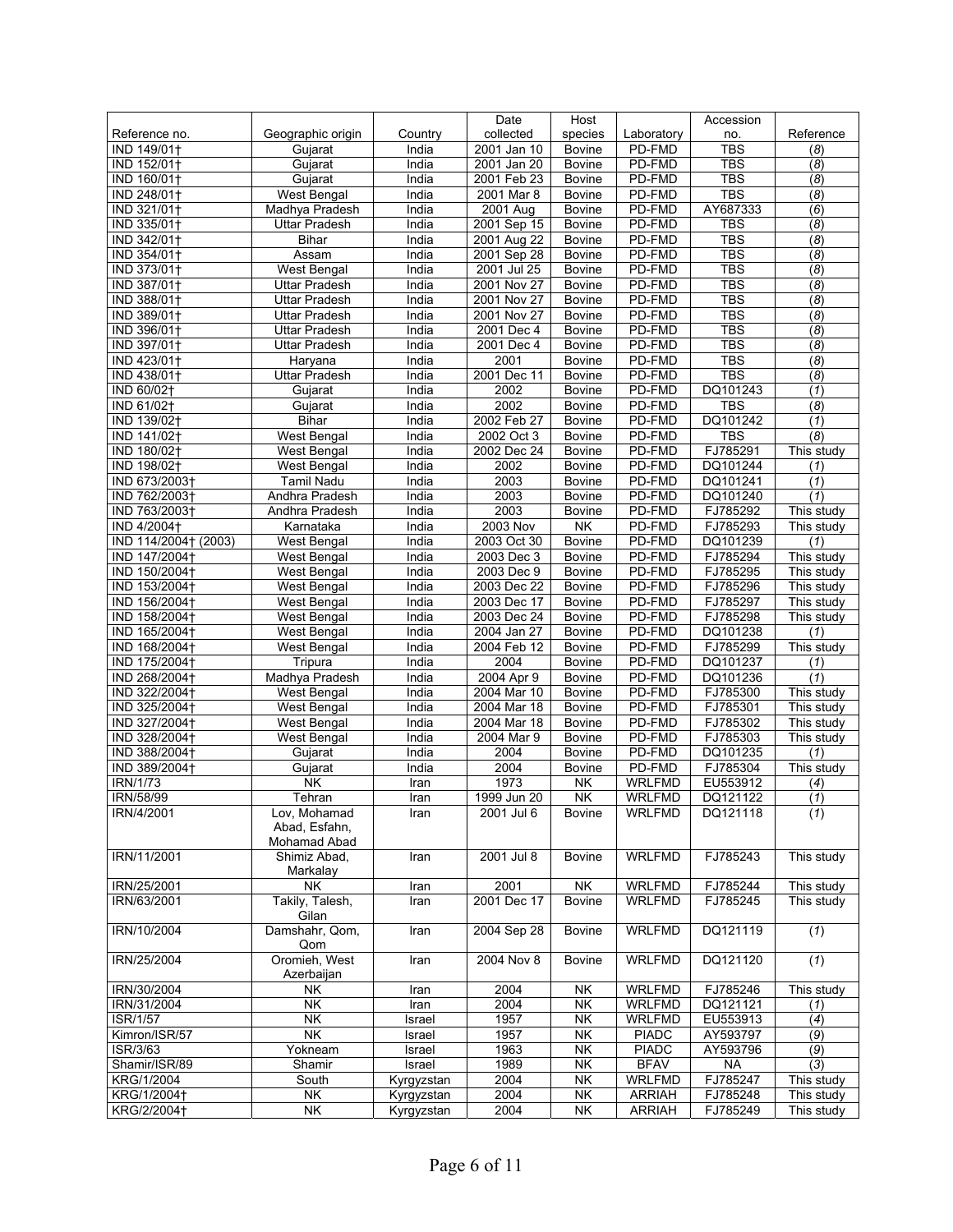|                         |                                                 |                       | Date            | Host                     |               | Accession |            |
|-------------------------|-------------------------------------------------|-----------------------|-----------------|--------------------------|---------------|-----------|------------|
| Reference no.           | Geographic origin                               | Country               | collected       | species                  | Laboratory    | no.       | Reference  |
| LAO/1/96                | Vientiene<br>Municipality                       | Laos                  | 1996 Jun 12     | $\overline{\mathsf{NK}}$ | <b>WRLFMD</b> | EU667460  | (10)       |
| LAO/3/98                | Vientiene<br>Municipality                       | Laos                  | 1998 Jan 5      | <b>Bovine</b>            | <b>WRLFMD</b> | EU667461  | (10)       |
| <b>LEB/83</b>           | Kfar Kela                                       | Lebanon               | <b>1983 Nov</b> | <b>Bovine</b>            | <b>PIADC</b>  | AY593799  | (9)        |
| LEB/83                  | <b>Kfar Kela</b>                                | Lebanon               | 1983 Nov        | Bovine                   | <b>WRLFMD</b> | AJ294931  | (11)       |
| MAY/8/97                | Block 15, Felda                                 | Malaysia              | 1997 Aug 13     | <b>Bovine</b>            | <b>WRLFMD</b> | FJ785250  | This study |
|                         | Kemamang, Tanah<br>Meran, Sedok                 |                       |                 |                          |               |           |            |
| MAY/9/99                | Kawasan, Masjid<br>Tanah                        | Malaysia              | 1999 Apr 16     | <b>Bovine</b>            | <b>WRLFMD</b> | FJ785251  | This study |
| MOG/2005+               | Dornod                                          | Mongolia              | 2005 Aug        | <b>Bovine</b>            | <b>ARRIAH</b> | FJ785252  | This study |
| MYA/2/97                | U Kyi Win, Moe Nat<br>Kone, Thayet              | Myanmar               | 1997 Nov 23     | <b>Bovine</b>            | <b>WRLFMD</b> | FJ785253  | This study |
| MYA/3/2000              | U Aung Khin, Kayin<br>Gyaung, Kyauk Taw         | Myanmar               | 2000 Jun 12     | <b>Bovine</b>            | <b>WRLFMD</b> | FJ785254  | This study |
| MYA/4/2000              | U Kan Tun, Pho<br>Kalar, Tike Gti               | Myanmar               | 2000 Jun 21     | <b>Bovine</b>            | <b>WRLFMD</b> | FJ785255  | This study |
| MYA/5/2000              | U Myo Hylaing, Lei<br>Pyin, Tharyarnady         | Myanmar               | 2000 May 11     | <b>Bovine</b>            | <b>WRLFMD</b> | FJ785256  | This study |
| MYA/2/2001              | Uthatun Aye,<br>Tainnyo, Mrauk-u,<br>Rakhine    | Myanmar               | 2001 Jul 13     | <b>Bovine</b>            | <b>WRLFMD</b> | DQ121123  | (1)        |
| MYA 1/05+               | Kwethawdaw,<br>Demawsoe, Loikaw,<br>Kayah State | Myanmar               | 2005 Jul 28     | <b>NK</b>                | <b>TRRL</b>   | FJ785257  | This study |
| MYA/1/2005              | Kwethawdaw,<br>Demawsoe, Loikaw,<br>Kayah State | Myanmar               | 2005 Jul 28     | NK                       | <b>WRLFMD</b> | FJ785258  | This study |
| NKR/2/2007              | Pyongyang                                       | <b>DPR</b> of Korea   | 2007            | <b>Bovine</b>            | <b>WRLFMD</b> | FJ785259  | This study |
| PAK/1/54                | Okara, Punjab                                   | Pakistan              | 1954 Mar 4      | <b>Buffalo</b>           | <b>PIADC</b>  | AY593795  | (9)        |
| <b>PAK/1/85</b>         | Lahore City, Punjab                             | Pakistan              | 1985            | <b>Bovine</b>            | <b>WRLFMD</b> | FJ785260  | This study |
| <b>PAK/2/98</b>         | 20 Miles from<br>Lahore, Punjab                 | Pakistan              | 1998            | <b>Bovine</b>            | <b>WRLFMD</b> | EU553914  | (4)        |
| PAK/3/98                | NΚ                                              | Pakistan              | 1998            | Bovine                   | <b>WRLFMD</b> | FJ785261  | This study |
| PAK/30/2002             | NΚ                                              | Pakistan              | 2002 Oct 31     | <b>Buffalo</b>           | <b>WRLFMD</b> | DQ121124  | (1)        |
| PAK/31/2002             | <b>NK</b>                                       | Pakistan              | 2002 Nov 6      | <b>Buffalo</b>           | <b>WRLFMD</b> | DQ121125  | (1)        |
| PAK/33/2002             | <b>NK</b>                                       | Pakistan              | 2002 Nov 6      | <b>Buffalo</b>           | <b>WRLFMD</b> | FJ785262  | This study |
| PAK/34/2002             | <b>NK</b>                                       | Pakistan              | 2002 Nov 6      | <b>Buffalo</b>           | <b>WRLFMD</b> | FJ785263  | This study |
| PAK/20/2003             | Lahore, Punjab                                  | Pakistan              | 2003            | <b>NK</b>                | <b>WRLFMD</b> | DQ121126  | (1)        |
| PAK/69/2003             | <b>NK</b>                                       | Pakistan              | 2003 Oct 9      | Bovine                   | <b>WRLFMD</b> | DQ121127  | (1)        |
| PAK/1/2004              | <b>NK</b>                                       | Pakistan              | 2004            | NK                       | <b>WRLFMD</b> | DQ121128  | (1)        |
| PAK/2/2004              | $\overline{\mathsf{NK}}$                        | Pakistan              | 2004            | $\overline{\mathsf{NK}}$ | <b>WRLFMD</b> | FJ785264  | This study |
| PAK/19/2005             | Lahore, Punjab                                  | Pakistan              | 2005 Jan 25     | Bovine                   | <b>WRLFMD</b> | FJ785265  | This study |
| PAK/22/2005             | Kharian, Punjab                                 | Pakistan              | 2005 Feb 7      | <b>Bovine</b>            | <b>WRLFMD</b> | FJ785266  | This study |
| Amursky/RUS/2005        | Amursky                                         | Russian<br>Federation | 2005            | <b>Bovine</b>            | <b>ARRIAH</b> | DQ121401  | (1)        |
| Khabarovsk/RUS/2005     | Khabarovsk                                      | Russian<br>Federation | 2005            | <b>Bovine</b>            | <b>ARRIAH</b> | FJ785267  | This study |
| Prymorsky/RUS/2005      | Prymorsky                                       | Russian<br>Federation | 2005            | <b>Bovine</b>            | <b>ARRIAH</b> | FJ785268  | This study |
| Bangkok/60              | Bangkok                                         | Thailand              | 1960            | $\overline{\mathsf{NK}}$ | <b>WRLFMD</b> | FJ785269  | This study |
| TAI/85 <sup>+</sup>     | Petchaburi Province                             | Thailand              | 1985            | <b>Bovine</b>            | <b>WRLFMD</b> | <b>NA</b> | This study |
| TAI/5/96 <sup>+</sup>   | <b>NK</b>                                       | Thailand              | 1996            | NK                       | <b>BFAV</b>   | <b>NA</b> | (3)        |
| TAI/1/98                | Chiengrai (Chiang<br>Rai)                       | Thailand              | 1998 Jan 10     | <b>Buffalo</b>           | <b>WRLFMD</b> | DQ121129  | (1)        |
| TAJ/1/2003 <sup>+</sup> | Khatlonsky region                               | Tajikistan            | 2003 Oct 11     | Bovine                   | <b>ARRIAH</b> | FJ785270  | This study |
| TAJ/2/2003+             | Vakhdatsky region                               | Tajikistan            | 2003 Aug 10     | Bovine                   | <b>ARRIAH</b> | FJ785271  | This study |
| TAJ/3/2003+             | Gissarsky region                                | Tajikistan            | 2003 Mar 10     | Bovine                   | <b>ARRIAH</b> | FJ785272  | This study |
| TAJ/1/2004+             | <b>NK</b>                                       | Tajikistan            | 2004            | NK                       | <b>ARRIAH</b> | DQ121402  | (1)        |
| TAJ/2/2004†             | NK                                              | Tajikistan            | 2004            | NK                       | <b>ARRIAH</b> | DQ121403  | (1)        |
| TAJ/3/2004†             | NK                                              | Tajikistan            | 2004            | NK                       | <b>ARRIAH</b> | FJ785273  | This study |
| TAJ/4/2004 <sup>+</sup> | NΚ                                              | Tajikistan            | 2004            | <b>NK</b>                | <b>ARRIAH</b> | FJ785274  | This study |
| TAJ/5/2004+             | <b>NK</b>                                       | Tajikistan            | 2004            | $\overline{\mathsf{N}}$  | <b>ARRIAH</b> | FJ785275  | This study |
| TAJ/6/2004†             | NK                                              | Tajikistan            | 2004            | NK                       | <b>ARRIAH</b> | FJ785276  | This study |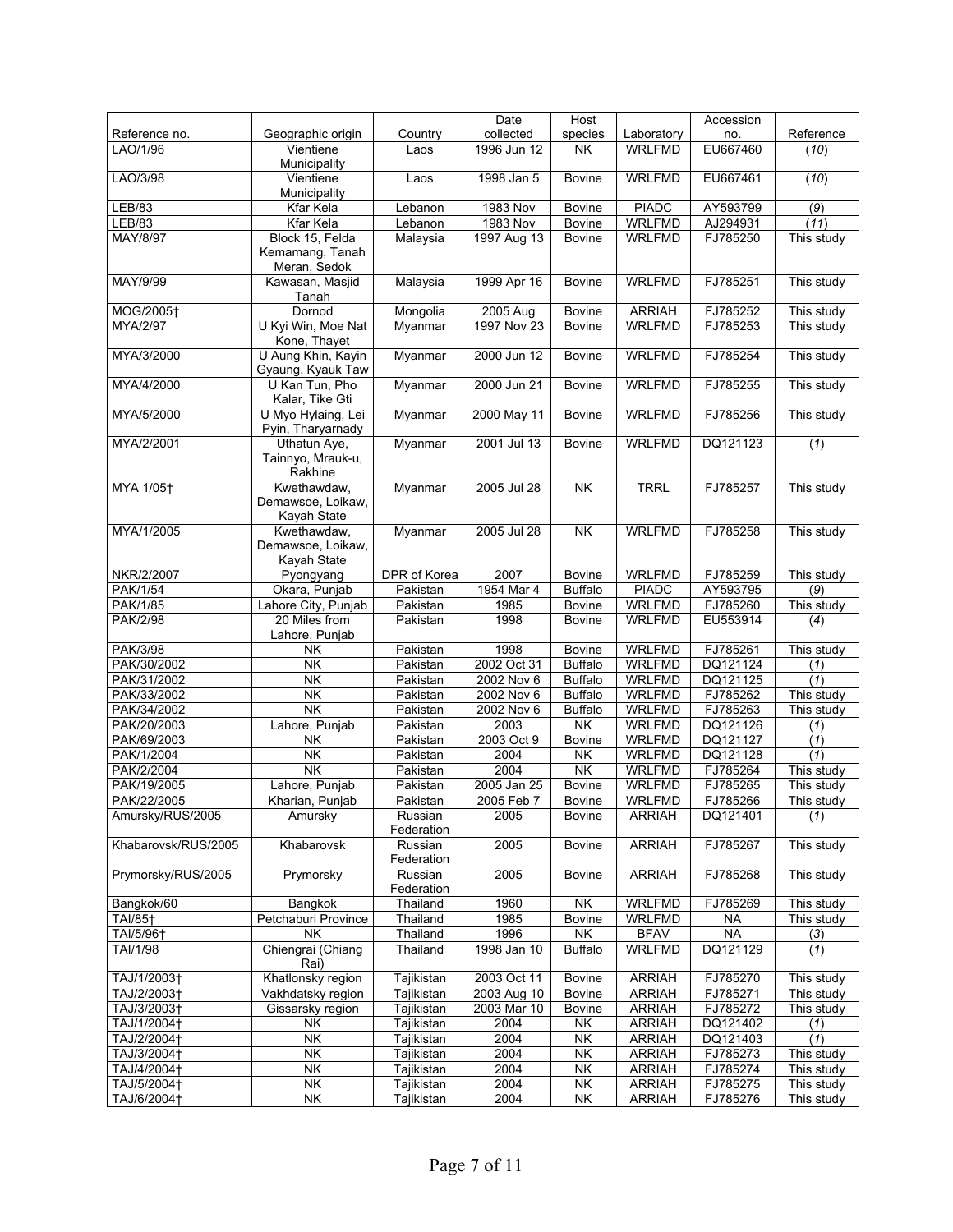|                       |                       |               | Date        | Host           |               | Accession |            |
|-----------------------|-----------------------|---------------|-------------|----------------|---------------|-----------|------------|
| Reference no.         | Geographic origin     | Country       | collected   | species        | Laboratory    | no.       | Reference  |
| TUR/15/73             | Bayrampaşa,           | Turkey        | 1973 Aug 12 | <b>Bovine</b>  | <b>WRLFMD</b> | EU553917  | (4)        |
|                       | Merkez, Kars          |               |             |                |               |           |            |
| <b>TUR/8/99</b>       | Sadikli (Sadakli),    | <b>Turkey</b> | 1999 Jan 10 | <b>Bovine</b>  | <b>WRLFMD</b> | DQ121130  | (1)        |
|                       | Eleskirt, Agri        |               |             |                |               |           |            |
| TUR/10/99             | Gifteanar             | Turkey        | 1999 Jan 10 | <b>Bovine</b>  | <b>WRLFMD</b> | DQ121131  | (1)        |
|                       | (Ciftepcnar),         |               |             |                |               |           |            |
|                       | Eleskirt, Agri        |               |             |                |               |           |            |
| TUR/3/2000            | Tukat/Zile, Kirikkale | Turkey        | 2000        | <b>Bovine</b>  | <b>WRLFMD</b> | EU553915  | (4)        |
| TUR/6/2000            | Sivas                 | Turkey        | 2000        | <b>Bovine</b>  | <b>WRLFMD</b> | EU553916  | (4)        |
| UZB/2003              | <b>NK</b>             | Uzbekistan    | 2003        | <b>NK</b>      | <b>ARRIAH</b> | FJ785277  | This study |
| USSR challenge strain | <b>NK</b>             | <b>NK</b>     | <b>NK</b>   | <b>NK</b>      | Other         | U87835    | (12)       |
| Tajikistan/USSR/64    | Tajikistan            | <b>USSR</b>   | 1964        | <b>NK</b>      | <b>ARRIAH</b> | FJ785278  | This study |
| vaccine strain        |                       |               |             |                |               |           |            |
| Tajikistan/USSR/64    | Tajikistan            | <b>USSR</b>   | 1964        | <b>NK</b>      | <b>ARRIAH</b> | FJ785279  | This study |
| challenge strain      |                       |               |             |                |               |           |            |
| VIT/1/92              | Binh Ba Bay (202      | Vietnam       | 1992 Oct 19 | <b>Bovine</b>  | <b>WRLFMD</b> | FJ785280  | This study |
|                       | km from Ho Chi        |               |             |                |               |           |            |
|                       | Minh City)            |               |             |                |               |           |            |
| VIT/15/2005           | Kanh Hoa              | Vietnam       | 2005 Oct 18 | <b>Bovine</b>  | <b>WRLFMD</b> | FJ785281  | This study |
| VIT/16/2005           | Kanh Hoa              | Vietnam       | 2005 Oct 27 | <b>Bovine</b>  | <b>WRLFMD</b> | FJ785282  | This study |
| VIT/8/2006            | Khanh Hoa             | Vietnam       | 2005 Oct 27 | <b>Bovine</b>  | <b>WRLFMD</b> | FJ785283  | This study |
|                       | Province              |               |             |                |               |           |            |
| VIT 1/06+             | Khanh Hoa             | Vietnam       | 2005 Oct 27 | Bovine         | <b>TRRL</b>   | FJ785284  | This study |
|                       | Province              |               |             |                |               |           |            |
| VIT/9/2006            | Khanh Hoa             | Vietnam       | 2005 Oct 27 | <b>Bovine</b>  | <b>WRLFMD</b> | FJ785285  | This study |
|                       | Province              |               |             |                |               |           |            |
| VIT 2/06+             | Khanh Hoa             | Vietnam       | 2005 Oct 27 | <b>Bovine</b>  | <b>TRRL</b>   | FJ785286  | This study |
|                       | Province              |               |             |                |               |           |            |
| VIT/10/2006           | Lao Cai Province      | Vietnam       | 2005 Nov 11 | <b>Buffalo</b> | <b>WRLFMD</b> | FJ785287  | This study |
| VIT 3/06+             | Lao Cai Province      | Vietnam       | 2005 Nov 11 | <b>Buffalo</b> | <b>TRRL</b>   | FJ785288  | This study |
| VIT/11/2006           | Lao Cai Province      | Vietnam       | 2005 Nov 11 | <b>Buffalo</b> | <b>WRLFMD</b> | FJ785289  | This study |
| VIT 4/06+             | Lao Cai Province      | Vietnam       | 2005 Nov 11 | <b>Buffalo</b> | <b>TRRL</b>   | FJ785290  | This study |

\*FMD, foot-and-mouth disease; WRLFMD, Food and Agriculture Organisation World Reference Laboratory for Foot-and-Mouth Disease; PIADC, Plum Island Animal Disease Center; BFAV, Bundesforschungsanstalt für Viruskrankheiten der Tiere; NA, not available; NK, not known; LVRI, Lanzhou Veterinary Research Institute; CADCP, Centre for Animal Disease Control and Prevention of Yunnan Province; SAR, Special Administrative Region; PD-FMD, Project Directorate on Foot-and-Mouth Disease; TBS, to be submitted; ARRIAH, All-Russian Institute for Animal Health; TRRL, Thailand Regional Reference Laboratory.

†Not a WRLFMD reference number.

## Table 3. Oligonucleotide primers used for RT-PCR and cycle sequencing of FMDV\*

|             |                                       |                  | Location on the FMDV genome |           |            |
|-------------|---------------------------------------|------------------|-----------------------------|-----------|------------|
| Primer      | Primer sequence $(5' \rightarrow 3')$ | <b>Direction</b> | Gene                        | Position+ | Use        |
| As1-1C505F  | TACACTGCTTCTGACGTGGC                  | Forward          | 1C                          | 3066-3085 | <b>PCR</b> |
| As1-1C530F  | <b>CCACRAGTGTGCARGGATGGGT</b>         | Forward          | 1C                          | 3091-3112 | <b>PCR</b> |
| As1-1C613F  | <b>GCCGGCAARGAYTTTGAGTTYCG</b>        | Forward          | 1C                          | 3174-3196 | <b>PCR</b> |
| As1-1C616F  | GGCAAGGACTTTGAGTTTCGC                 | Forward          | 1C                          | 3177-3197 | Sequencing |
| As1-1D205F  | <b>GCRACGTACTACTTYTCRGACCT</b>        | Forward          | 1D                          | 3423-3445 | Sequencing |
| As1-1D370R  | GTTGTAYACTGTYGCCAGCACACG              | Reverse          | 1D                          | 3588-3611 | Sequencing |
| <b>NK72</b> | GAAGGGCCCAGGGTTGGACTC                 | Reverse          | 2A/2B                       | 3885-3905 | Sequencing |
| <b>NK61</b> | GACATGTCCTCCTGCATCTG                  | Reverse          | 2Β                          | 3963-3982 | RT-PCR     |
| EUR-2B52R   | GACATGTCCTCCTGCATCTGGTTGAT            | Reverse          | 2B                          | 3957-3982 | RT-PCR     |

\*RT-PCR, reverse transcription–PCR; FMDV, foot-and-mouth disease viruses;

†On the genome of Asia1/IND/63/72 (EMBL/GenBank accession no. AY304994).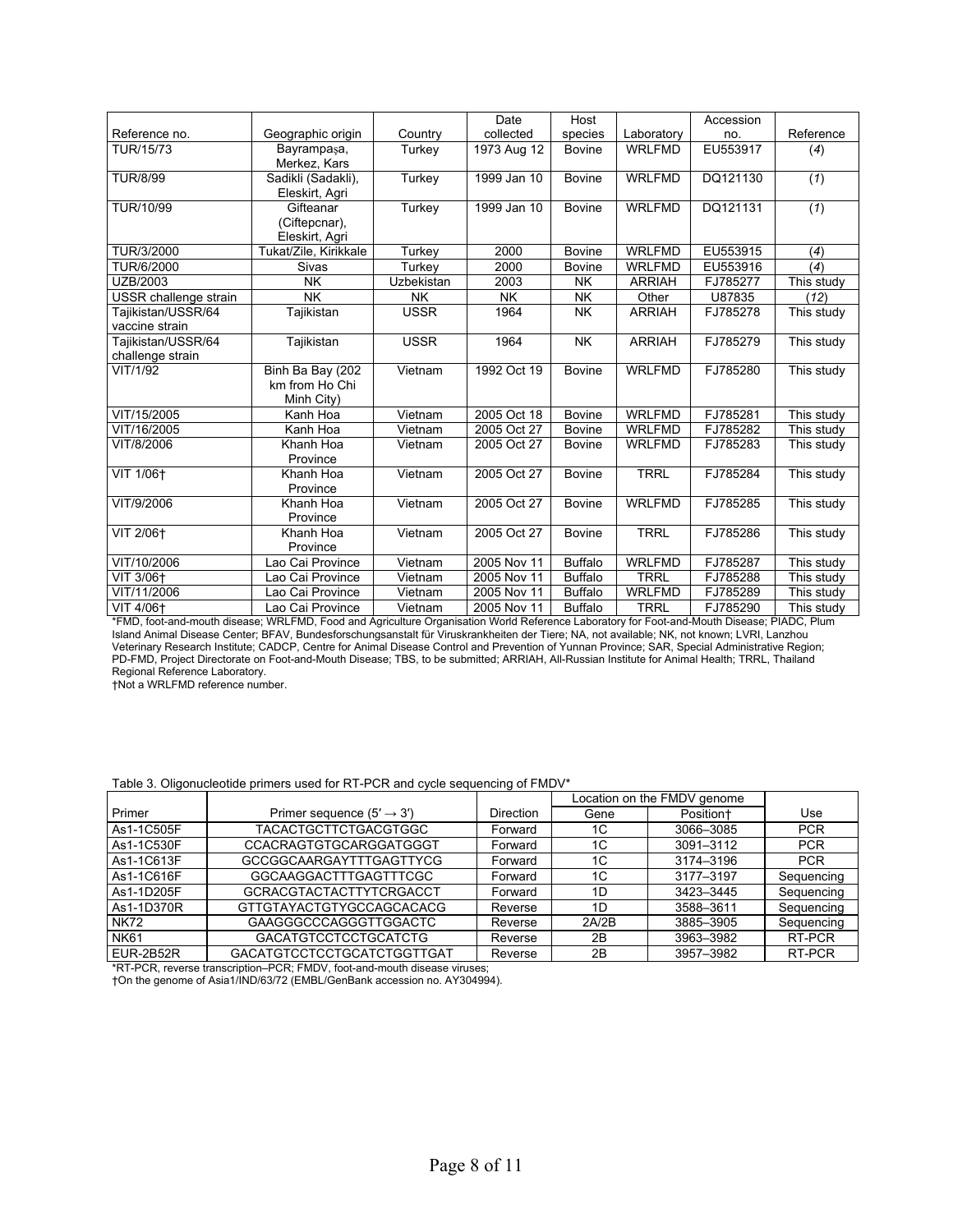

Technical Appendix Figure 1. Midpoint-rooted neighbor-joining tree showing the relationships between the complete VP1 sequences of Asia 1 footand-mouth disease virus isolates studied.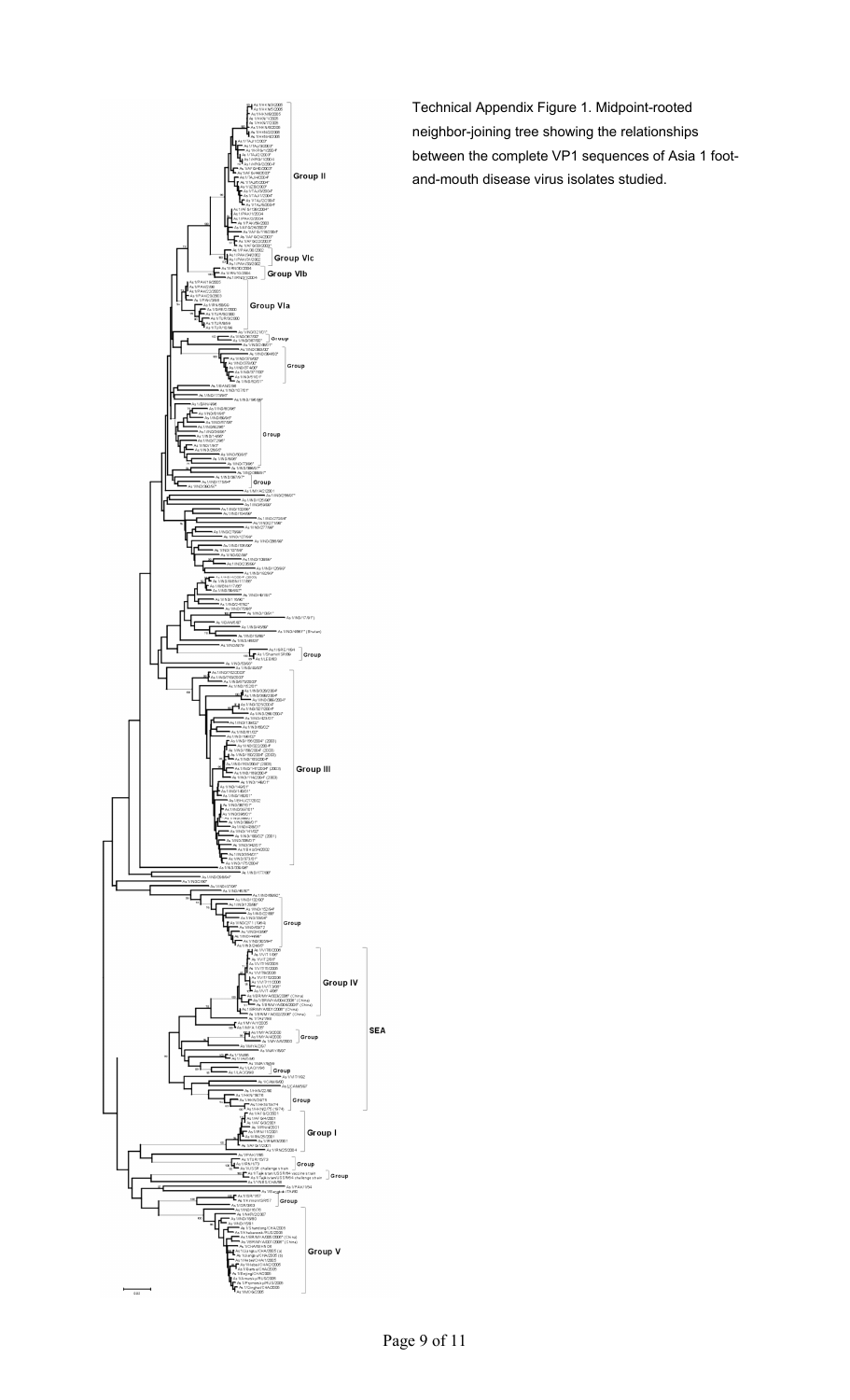

Technical Appendix Figure 2. Percentage nucleotide identity matrix showing the relationships between all the foot-and-mouth disease Asia 1 viruses VP1 sequences examined.

## **References**

- 1. Valarcher JF, Knowles NJ, Ferris NP, Paton DJ, Zakharov V, Sherbakov A, et al. Recent spread of foot-and-mouth disease virus serotype Asia 1. Vet Rec. 2005;157:30[. PubMed](http://www.ncbi.nlm.nih.gov/sites/entrez?cmd=Retrieve&db=PubMed&list_uids=15995241&dopt=Abstract)
- 2. Schumann KR, Knowles NJ, Davies PR, Midgley RJ, Valarcher J-F, Raoufi AQ, et al. Genetic characterization and molecular epidemiology of foot-and-mouth disease viruses isolated from Afghanistan in 2003–2005. Virus Genes. 2008;36:401–13. [PubMed](http://www.ncbi.nlm.nih.gov/sites/entrez?cmd=Retrieve&db=PubMed&list_uids=18278548&dopt=Abstract) [DOI: 10.1007/s11262-008-](http://dx.doi.org/10.1007/s11262-008-0206-4) [0206-4](http://dx.doi.org/10.1007/s11262-008-0206-4)
- 3. Marquardt O, Rahman MM, Freiberg B. Genetic and antigenic variance of foot-and-mouth disease virus type Asia1. Arch Virol. 2000;145:149–57[. PubMed](http://www.ncbi.nlm.nih.gov/sites/entrez?cmd=Retrieve&db=PubMed&list_uids=10664412&dopt=Abstract) [DOI: 10.1007/s007050050011](http://dx.doi.org/10.1007/s007050050011)
- 4. Valarcher J-F, Leforban Y, Rweyemamu M, Roeder PL, Gerbier G, Mackay DKJ, et al. Incursions of foot-and-mouth disease virus into Europe between 1985 and 2006. Transbound Emerg Dis. 2008;55:14–34[. PubMed](http://www.ncbi.nlm.nih.gov/sites/entrez?cmd=Retrieve&db=PubMed&list_uids=18397506&dopt=Abstract)
- 5. Reddy GR, Tratschin JD, Natarajan C, Suryanarayana VV. Capsid protein-encoding (P1) sequence of foot and mouth disease virus type Asia 1 ind 63/72. Virus Genes. 1999;18:161–8. [PubMed](http://www.ncbi.nlm.nih.gov/sites/entrez?cmd=Retrieve&db=PubMed&list_uids=10403702&dopt=Abstract) [DOI:](http://dx.doi.org/10.1023/A%3A1008076805196)  [10.1023/A:1008076805196](http://dx.doi.org/10.1023/A%3A1008076805196)
- 6. Sanyal A, Mohapatra JK, Kumar RM, Biswas S, Hemadri D, Tosh C, et al. Complete nucleotide sequence analysis of a vaccine strain and a field isolate of foot-and-mouth disease virus serotype Asia1 with an insertion in VP1 genomic region. Acta Virol. 2004b;48:159–66. [PubMed](http://www.ncbi.nlm.nih.gov/sites/entrez?cmd=Retrieve&db=PubMed&list_uids=15595209&dopt=Abstract)